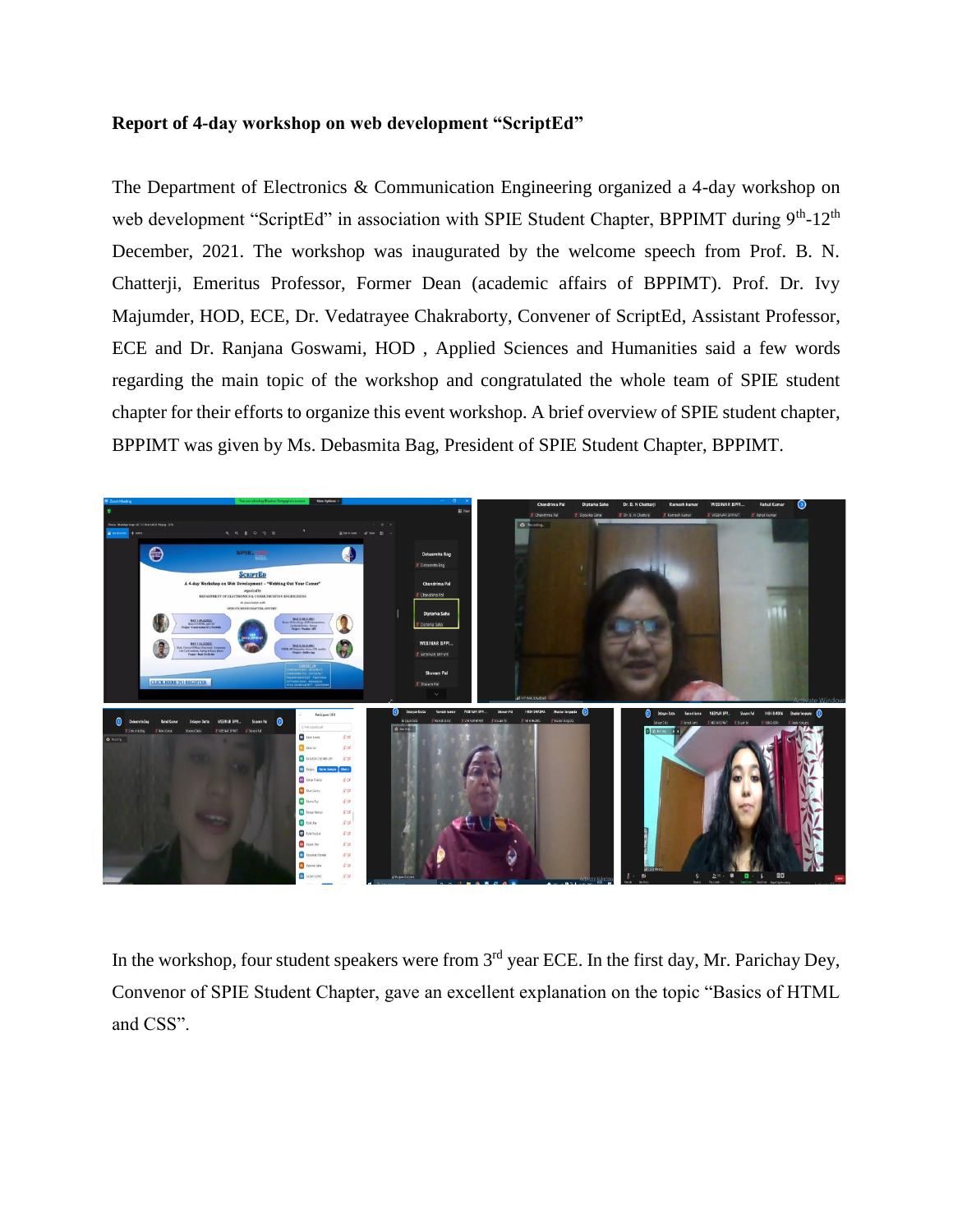

On second day, Mr. Arko Sen, Student Coordinator of the SPIE Student Chapter, BPPIMT delivered a valuable lecture on "Scripting in JavaScript". Mr. Bhaskar Sengupta, 3<sup>rd</sup> Year, ECE delivered an extremely beneficial lecture on "Diving Deep into JS Library" on third day of the workshop and on the final dayday Mr. Rajat Mondal, Web Master of the SPIE Student Chapter, delivered an efficacious lecture entitled as "Develop Your Own Netflix with React."



On each day of the event, after the main lecture session a quiz was shared with the participants. In this event over 200 students participated from different departments like ECE, CSE, EE, IT, BCA, MCA. All the sessions were vey interactive and the participants also provided very positive feedback on the workshop. In the last day the event was concluded by a valedictory session. The session was graced by Prof. Dr. Sutapa Mukherjee, Principal, BPPIMT and Dr. Ivy Majumder, HOD, ECE who praised the speakers of the workshop for teaching the participants efficiently and